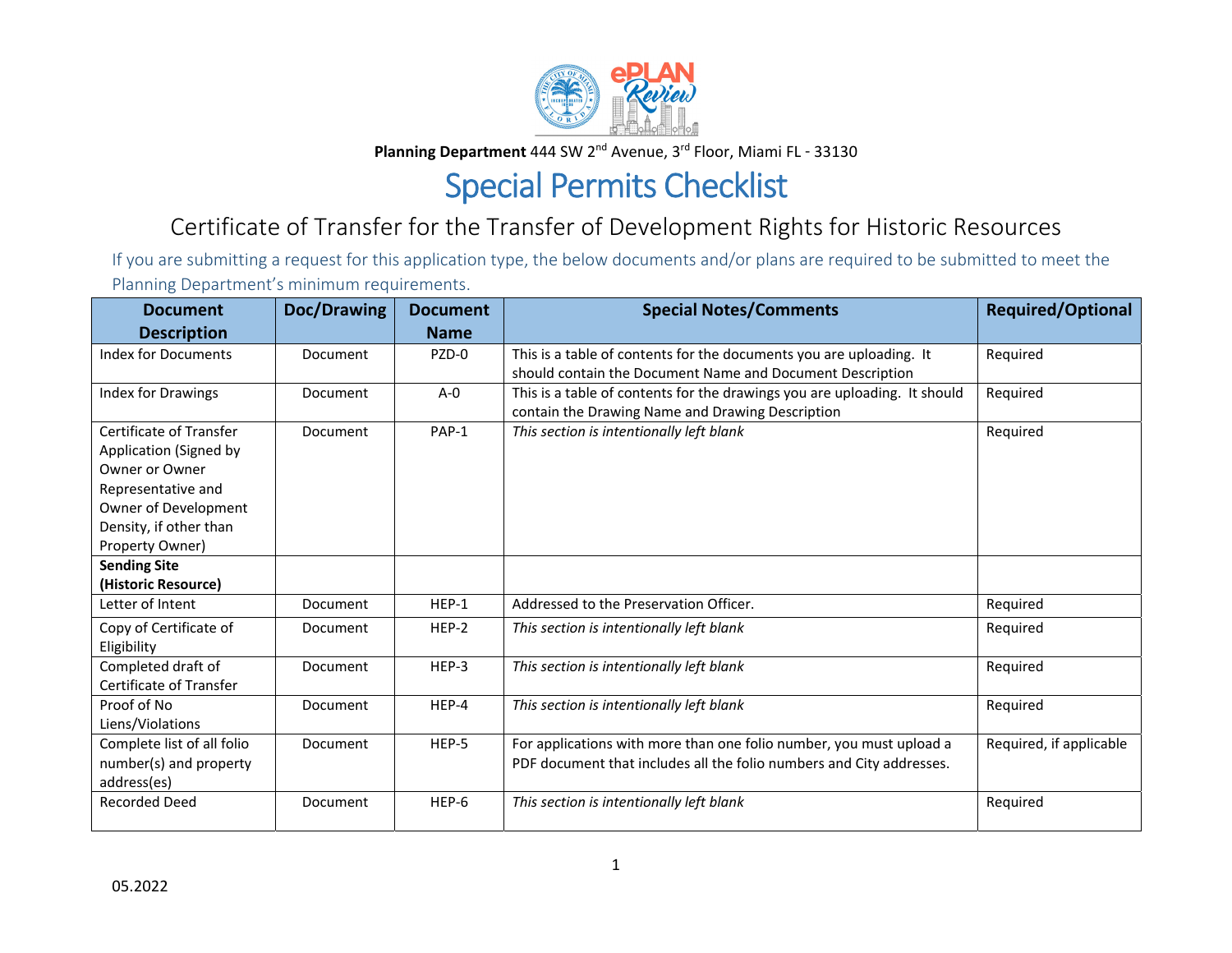

## Planning Department 444 SW 2<sup>nd</sup> Avenue, 3<sup>rd</sup> Floor, Miami FL - 33130

| <b>Document</b>                                                                                  | <b>Doc/Drawing</b> | <b>Document</b> | <b>Special Notes/Comments</b>                                                                                                      | <b>Required/Optional</b> |
|--------------------------------------------------------------------------------------------------|--------------------|-----------------|------------------------------------------------------------------------------------------------------------------------------------|--------------------------|
| <b>Description</b>                                                                               |                    | <b>Name</b>     |                                                                                                                                    |                          |
| Opinion of Title                                                                                 | Document           | HEP-7           | This section is intentionally left blank                                                                                           | Required                 |
| Copies of all eligible<br>building permits or a<br>signed contract                               | Document           | HEP-8           | These will list the estimated cost of construction or for work approved<br>by a Certificate of Appropriateness                     | Required                 |
| Copies of all applicable<br>Certificates of<br>Appropriateness                                   | Document           | HEP-9           | A Special Certificate of Appropriateness is required for non-contributing<br>properties within the MiMo Historic District.         | Required                 |
| Recorded Declaration of<br><b>Restrictive Covenants for</b><br><b>TDR for Historic Resources</b> | Document           | <b>HEP-10</b>   | This is required at the time of issuance of the Certificate of Transfer.                                                           | Required                 |
| Copies of previous<br><b>Certificates of Transfer</b>                                            | Document           | <b>HEP-11</b>   | This section is intentionally left blank                                                                                           | Required, if applicable  |
| <b>Purchase Agreement</b>                                                                        | Document           | <b>HEP-12</b>   | A copy of the sale contract for the Transfer of Development Rights<br>between the sending and receiving sites                      | Required                 |
| Affidavit                                                                                        | <b>Document</b>    | <b>HEP-13</b>   | An affidavit pursuant to Sec. 23-6(11)4 of the City Code of Ordinances                                                             | Required                 |
| Bond or Letter of Credit                                                                         | Document           | <b>HEP-14</b>   | Required for active permits.                                                                                                       | Required, if applicable  |
| <b>Pre-Application Summary</b><br>Report                                                         | Document           | <b>HEP-15</b>   | This section is intentionally left blank                                                                                           | Optional                 |
| Signed and Sealed within<br>one year of application.                                             | Drawing            | $V-1$           | This section is intentionally left blank                                                                                           |                          |
| <b>Receiving Site</b>                                                                            |                    |                 |                                                                                                                                    |                          |
| (New Construction)<br>Letter of Intent                                                           | Document           | PZD-1           | Addressed to the Zoning Administrator.                                                                                             | Required                 |
|                                                                                                  |                    |                 |                                                                                                                                    |                          |
| Recorded deed(s)                                                                                 | Document           | PZD-2           | This section is intentionally left blank                                                                                           | Required                 |
| Opinion of Title                                                                                 | Document           | PZD-3           | This section is intentionally left blank                                                                                           | Required                 |
| Unity of Title                                                                                   | Document           | PZD-4           | This is required for sites that contain multiple folios.                                                                           | Required, if applicable  |
| Complete list of all folio<br>number(s) and property<br>address(es)                              | Document           | PZD-5           | For applications with more than one folio number, you must upload a PDI<br>that includes all the folio numbers and City addresses. | Required, if applicable  |